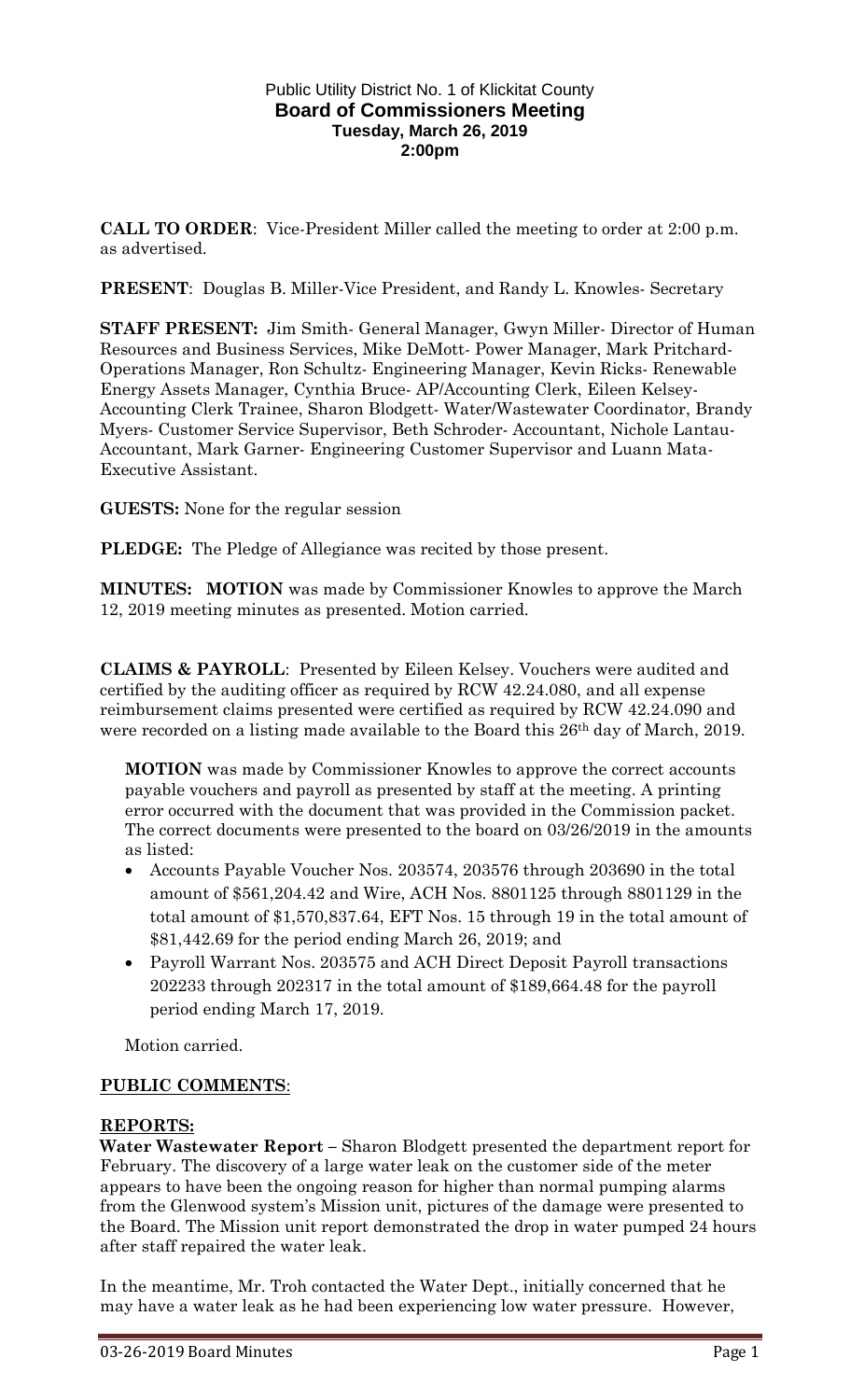through the course of the conversation he stated he had been experiencing the low pressure for over 1 year and never reported due to him having a PRV that is buried under his porch. This PRV is on his side of the meter thus he assumed the low pressure was his responsibility to deal with. When he further investigated, he found spigots that were not behind his PRV had low in pressure too. He then discovered, through family members who walk past the KPUD blow off hydrant just beyond his property, that there was a steady stream of water coming from this area. Crews were dispatched and discovered the damaged blow off hydrant and water was flowing freely from the broken device. The Valve was shut off and repairs were made. Staff assumed this was damaged by road equipment, possibly during the winter.

**Operations Report** – Mark Pritchard presented the department report for February. We are currently ahead of our outage goal for 2019. Our outage hour totals are 3,533 versus 15,885 this time last year. We will be updating our outage statistics graphs in the near future. White Salmon crews have been trimming trees, Goldendale has been rebuilding overhead lines on the East end of the county, and the Construction crew has been replacing underground on the East end as well as completing preparation work for the MA Collins outage scheduled for March 28th. The Tree crew has been removing dead and hazard trees. We have Juan Randall completing vegetation treatment at our substations and Asplundh should be back on the property next week. Brandon is focused on projects that impact our liability and risk. Jim Brokaw and the meter shop group will be obtaining oil samples from regulators and transformers over the next 90 days.

The Safety standards group is actively working on fine tuning processes. They have developed a Pre-construction procedure and checklist. Someone will meet with a contractor and review the information prior to beginning work on our property. We will be assigning employee numbers for radio use. This will be a transition because we currently use truck numbers for reaching staff on the radio. The group is also reevaluating our accident investigation forms, regulator operational procedures and have redesigned the tailboard job briefing books. The Safety Awards Banquet is scheduled for May 11th, at the Goldendale Golf Course.

Ron Schultz and the White Salmon crew attended the SDS Lumber Safety meeting this month. Their information was well received and the crew really appreciated the opportunity to speak with their staff. The crews are very interested in providing education to Fire Departments and schools as well. Mark has been working with our insurance company to obtain a training CD that is designed for Fire Departments. John O'Brien from Cooper Power Systems will be here next month to provide a regulator safety class and will also provide the meter shop with programing and maintenance training.

Mark Garner, Joli Munkers, April Greenlaw and Shelby Manka have been working on the Outage Management System. They will meet this week to determine how we communicate with employees during outages, as well as what information is available for customers to view during outages.

The Purchasing department has been busy ordering or preparing to order the 2019 vehicles. The Mechanic bay addition construction quotes have been received. The quotes are higher than originally anticipated due to steel price increases since the estimate and budgeting process occurred. The Customer Service office upgrade design is in progress.

Mark attended a wildfire coordination meeting in Ellensburg, sponsored by Emergency Management Systems of Washington. It was well attended, with representatives from the Colville Nation, Bureau of Indian Affairs, Federal Emergency Management Agency, Bonneville Power Association, fire chiefs from multiple counties and even some west-side utilities. Representatives from the Department of Natural Resources spoke at the end of the meeting. The conversations were direct, but their statement at the end was that they learned a lot. There was a good discussion with the fire chiefs. They appreciate having utility personnel contacts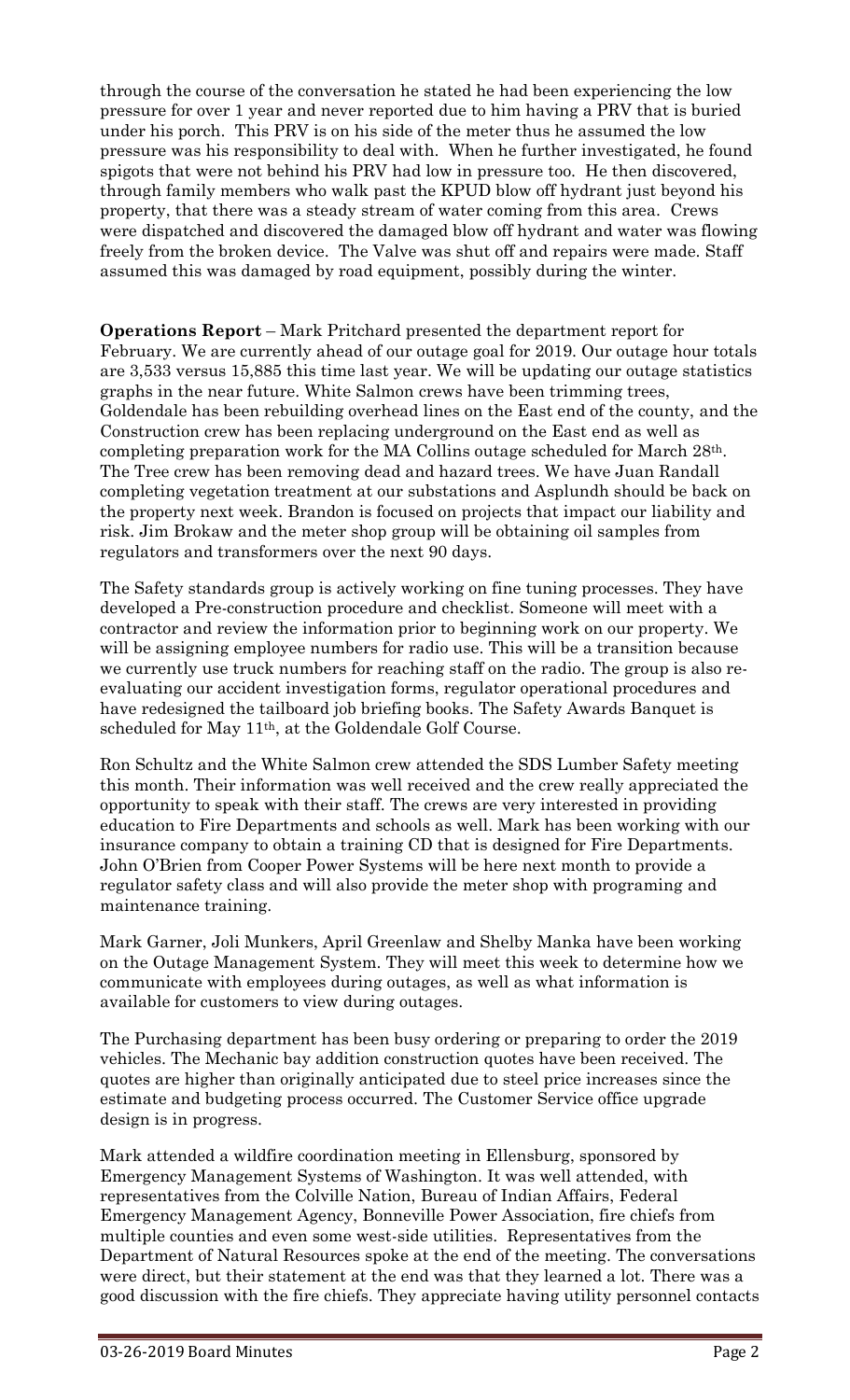available at the onset of a fire and they appreciate the efforts of utilities and crews during the fire-fighting process. Mark also noted that the current fire activity forecast for Eastern Washington is predicted to be high this year and likely to come earlier than usual.

Commissioner Knowles asked for an update on the Snowden voltage questions. Mark stated that staff has reviewed the models and that we have installed voltage recorders to get real time data to evaluate. Given the load growth and the load allocation methods used in system modeling, this service area in our modeling from our long range planning just was not looking right. With the above data, we can correct the models and determine the more cost-effective long-term solutions. We will be installing a few voltage regulators this year.

**Engineering Report** – Ron Schultz presented the department report for February.

BPA has completed a preliminary design to rebuild the Goldendale Substation feed within the EE Clouse Substation location. There are financial discussions to complete before we agree to or finalize the project. There are a few more steps to complete for the BPA Transmission Operator (TOP) contracts. We hope to have this project complete by the first of June, but must have everything operational by August 1st . Our largest challenges are EE Clouse and Energizer; they both require the addition of new hardware.

We need to complete our Western Electricity Coordinating Council testing of EE Clouse May 15th and 16th. This has been coordinated with a scheduled Puget Sound Energy plant maintenance outage, so it will not impact any customers. Harvest Wind and Linden Switchyard will be completed by November and the outage request has been submitted to BPA.

The Metershop is almost complete with the Renewable Natural Gas electrical work. Our Labor and Industries inspector stated that the compliance issues have been addressed.

Mark has been working on the NISC Outage Management program installation and Brandon has been evaluating idle services throughout the system. Staff designed a new mount for the regulators we purchased for the MA Collins Substation.

**COMMISSIONER DAN GUNKEL –** Commissioner Gunkel was absent for this meeting.

**COMMISSIONER DOUGLAS MILLER -** Commissioner Miller did not have a report.

**COMMISSIONER RANDY KNOWLES** – Commissioner Knowles requested that we acknowledge the 17 years of service that Wanita Gordon has contributed to the utility and the community. There will be an Open House Friday March 29th, honoring Wanita's retirement.

**GENERAL MANAGER –** The complete report can be found at:

[htp://www.klickitatpud.com/topicalMenu/commissioners/GM\\_Reports.aspx](http://www.klickitatpud.com/topicalMenu/commissioners/GM_Reports.aspx) In addition to the written report, Jim Smith presented the following information:

- Goldendale Energy Storage National Grid/Rye Energy received notice that the Federal Energy Regulatory Commission approved their request to utilize the Traditional Licensing Process. The first of their Public Hearings are scheduled for May 1<sup>st</sup>. They plan an afternoon and an evening meeting to be held at the Goldendale Grange. Times are yet to be determined.
- Customer Inquiry- At our last meeting Ken Ingebo addressed the Board requesting that their service be considered for the Special Case clause in the